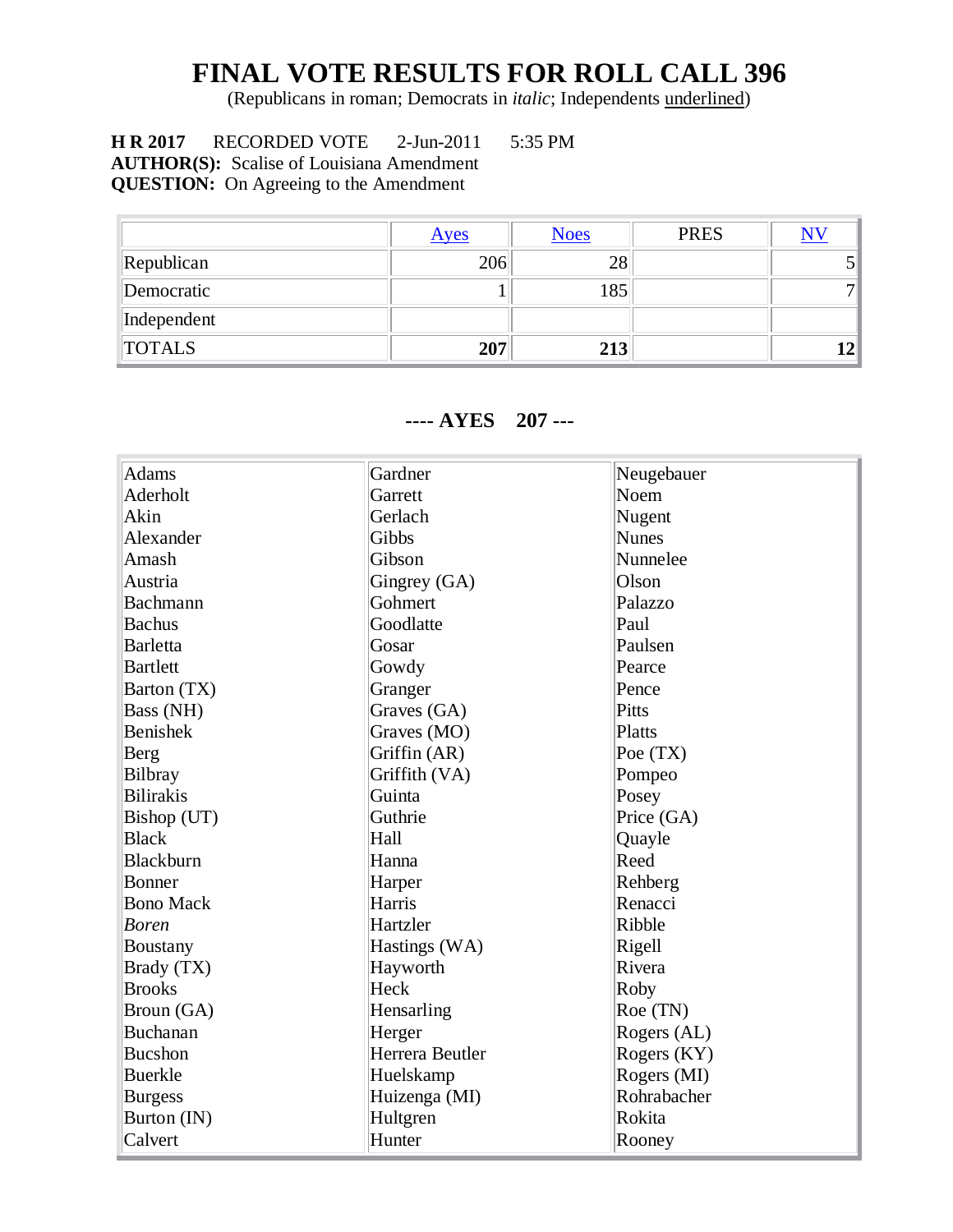| Camp           | Hurt               | Ross (FL)     |
|----------------|--------------------|---------------|
| Campbell       | Issa               | Royce         |
| Canseco        | Jenkins            | Ryan (WI)     |
| Cantor         | Johnson (OH)       | Scalise       |
| Capito         | Johnson, Sam       | Schilling     |
| Carter         | Jordan             | Schweikert    |
| Cassidy        | Kelly              | Scott (SC)    |
| Chabot         | King (IA)          | Scott, Austin |
| Coble          | Kingston           | Sensenbrenner |
| Coffman (CO)   | Kinzinger (IL)     | Sessions      |
| Cole           | Kline              | Shuster       |
| Conaway        | Labrador           | Simpson       |
| Cravaack       | Lamborn            | Smith (NE)    |
| Crawford       | Landry             | Smith (TX)    |
| Crenshaw       | Latham             | Southerland   |
| Culberson      | Latta              | Stearns       |
| Davis (KY)     | Lewis (CA)         | Stivers       |
| Denham         | Long               | Stutzman      |
| Dent           | Lucas              | Sullivan      |
| DesJarlais     | Luetkemeyer        | Terry         |
| Dreier         | Lummis             | Thompson (PA) |
| Duffy          | Lungren, Daniel E. | Thornberry    |
| Duncan (SC)    | Mack               | Tiberi        |
| Duncan (TN)    | Marchant           | Tipton        |
| <b>Ellmers</b> | Marino             | Walberg       |
| Farenthold     | McCarthy (CA)      | Walden        |
| Fincher        | McCaul             | Webster       |
| Fitzpatrick    | McClintock         | West          |
| Flake          | McHenry            | Westmoreland  |
| Fleischmann    | McKeon             | Wilson (SC)   |
| Fleming        | McMorris Rodgers   | Wittman       |
| Flores         | Meehan             | Wolf          |
| Forbes         | Mica               | Womack        |
| Fortenberry    | Miller (FL)        | Woodall       |
| <b>Foxx</b>    | Miller (MI)        | Yoder         |
| Franks (AZ)    | Miller, Gary       | Young (FL)    |
| Gallegly       | Mulvaney           | Young (IN)    |

## **---- NOES 213 ---**

| Ackerman  | Grijalva        | P <sub>ayne</sub> |
|-----------|-----------------|-------------------|
| Altmire   | Grimm           | Pelosi            |
| Andrews   | Gutierrez       | Perlmutter        |
| Baca      | Hanabusa        | Peters            |
| Baldwin   | $Hastings$ (FL) | Peterson          |
| Barrow    | Heinrich        | Petri             |
| Bass (CA) | Higgins         | Pingree(ME)       |
| Becerra   | <b>Himes</b>    | Polis             |
| Berkley   | Hinchey         | Price (NC)        |
| Berman    | Hinojosa        | Quigley           |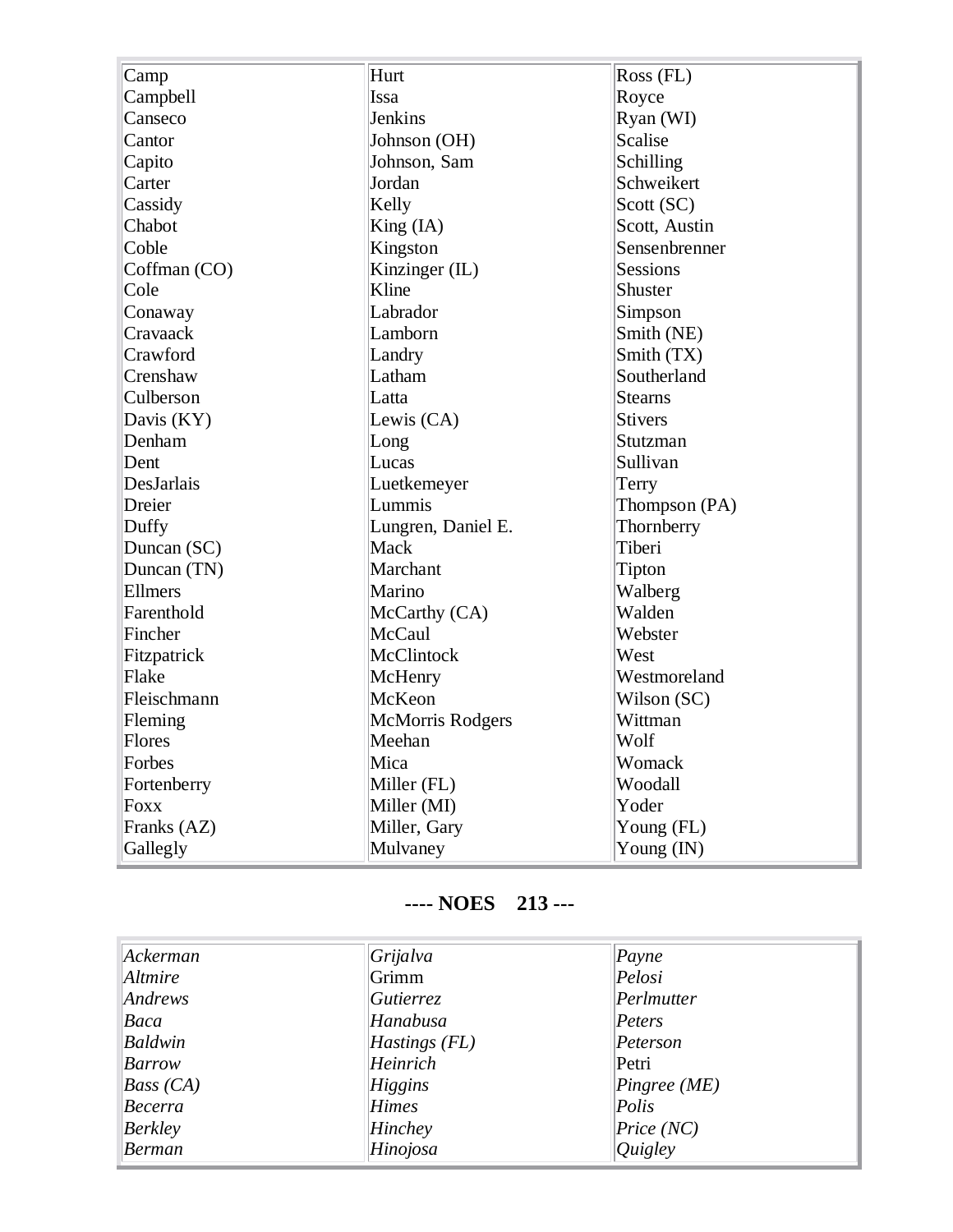| Biggert            | Hirono           | Rahall            |
|--------------------|------------------|-------------------|
| Bishop (GA)        | Hochul           | Rangel            |
| <b>Bishop</b> (NY) | Holden           | Reichert          |
| <b>Blumenauer</b>  | Holt             | Reyes             |
| <b>Boswell</b>     | Honda            | Richardson        |
| $Brady$ (PA)       | Hoyer            | Richmond          |
| Braley (IA)        | Inslee           | Ros-Lehtinen      |
| Brown (FL)         | <b>Israel</b>    | Roskam            |
| <b>Butterfield</b> | Jackson (IL)     | Ross (AR)         |
|                    | Jackson Lee (TX) | Rothman (NJ)      |
| Capps              |                  |                   |
| Capuano            | Johnson (IL)     | Roybal-Allard     |
| Cardoza            | Johnson, E. B.   | Runyan            |
| Carnahan           | Jones            | Ruppersberger     |
| Carney             | Kaptur           | $R$ yan (OH)      |
| Carson (IN)        | Keating          | Sánchez, Linda T. |
| Chandler           | Kildee           | Sanchez, Loretta  |
| Chu                | Kind             | <b>Sarbanes</b>   |
| Cicilline          | King (NY)        | Schakowsky        |
| Clarke (MI)        | Kissell          | Schiff            |
| Clarke (NY)        | Kucinich         | Schmidt           |
| Clay               | Lance            | Schock            |
| Cleaver            | Langevin         | <b>Schrader</b>   |
| Clyburn            | Larsen (WA)      | Scott (VA)        |
| Cohen              | Larson $(T)$     | Scott, David      |
| Connolly (VA)      | LaTourette       | Serrano           |
| Convers            | Lee $(CA)$       | Sewell            |
| Cooper             | Levin            | <b>Sherman</b>    |
| Costa              | Lewis $(GA)$     | <b>Shimkus</b>    |
| Costello           | Lipinski         | <b>Shuler</b>     |
| Courtney           | LoBiondo         | <b>Sires</b>      |
| Critz              | Loebsack         | Slaughter         |
| Crowley            | Lowey            | Smith (NJ)        |
| Cuellar            | Luján            | Smith (WA)        |
| Cummings           | Lynch            | Speier            |
| Davis $(CA)$       | Maloney          | <b>Stark</b>      |
| Davis $(IL)$       | Markey           | <b>Sutton</b>     |
| DeFazio            | <b>Matheson</b>  | Thompson (CA)     |
| <b>DeGette</b>     | Matsui           | Thompson (MS)     |
| <b>DeLauro</b>     | McCarthy (NY)    | Tierney           |
| Deutch             | <b>McCollum</b>  | Tonko             |
| Diaz-Balart        | <b>McCotter</b>  | Towns             |
| <b>Dicks</b>       | <b>McDermott</b> | <b>Tsongas</b>    |
| Dingell            | <b>McGovern</b>  | Turner            |
| Doggett            | McIntyre         | Upton             |
| Dold               | McKinley         | Van Hollen        |
| Donnelly (IN)      | <b>McNerney</b>  | Velázquez         |
|                    | Meeks            |                   |
| Doyle              |                  | Visclosky         |
| Edwards            | Michaud          | Walsh (IL)        |
| Ellison            | Miller(NC)       | Walz (MN)         |
| Emerson            | Miller, George   | Wasserman Schultz |
| Engel              | Moore            | Waters            |